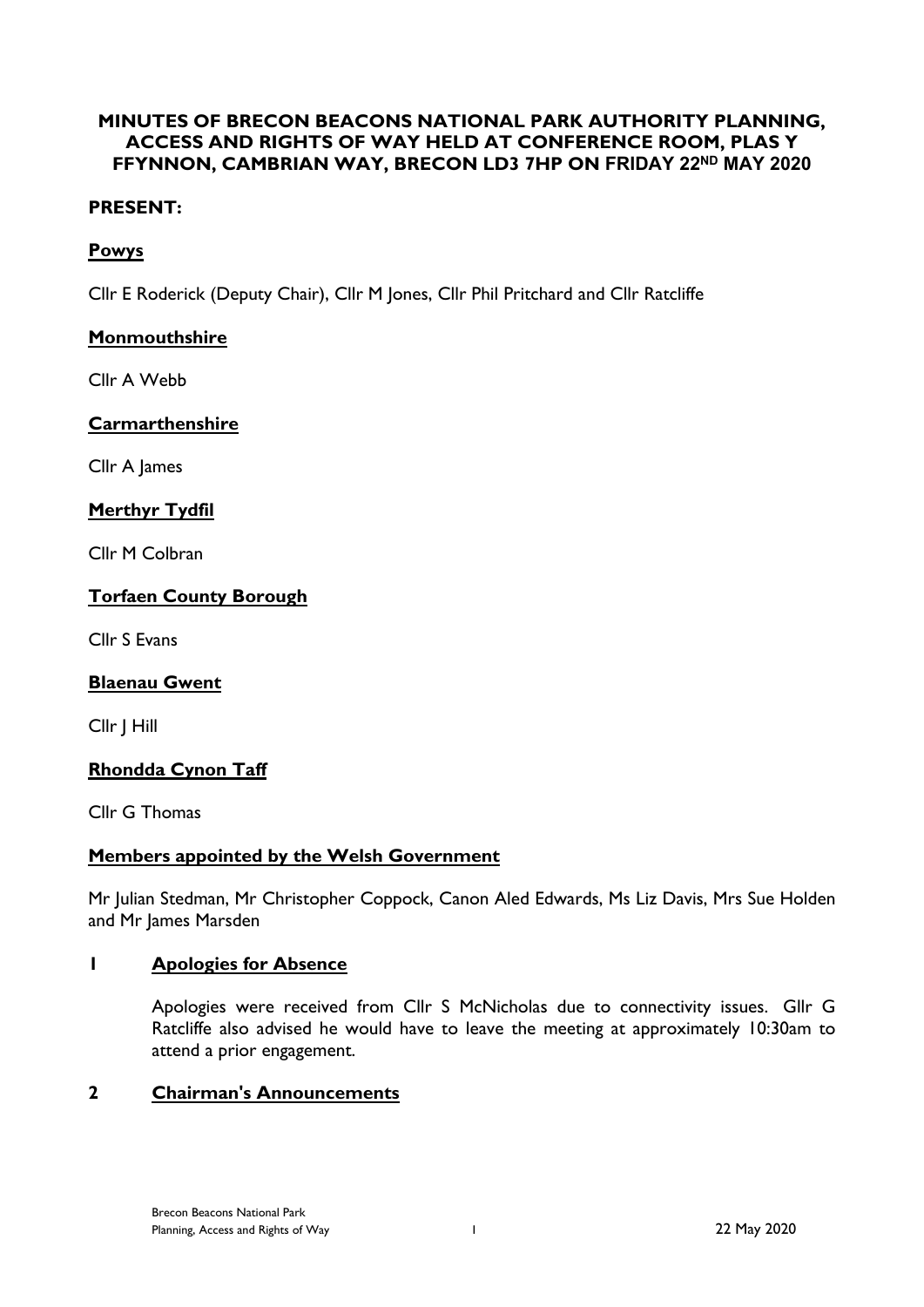The Chair welcomed two new members to the Authority, Ms Liz Davies and Canon Aled Edwards, he also welcomed Ms Sue Holden as a new member to the Committee and welcomed back Cllr Mrs Ann Webb.

He reminded those in the meeting and watching via the live stream that it is not a requirement that we live stream these meetings but the Authority wishing to remain transparent in its process have agreed to attempt to live stream all NPA and PAROW meetings. If there are technical issues, a recording will later be uploaded.

He expressed thanks to all staff, including Planning and Enforcement staff for their efforts to run as 'normal'. Adding that he was grateful to agents and applicants alike for their patience during this time.

The Chair asked Ms Tracy Nettleton to add to this and update all with regard to site visits. Ms Nettleton advised with the exception of site visits we have been running the planning service pretty much as before. She added that with the new guidance from the Planning Inspectorate and Welsh Government we will now be undertaking site visits following strict risk assessments using a traffic light system of how to move forward. She stated we will be updating the website accordingly and advising Town and Community Councils and Agents in due course.

# **3 Declarations of Interest**

| <b>Name</b>      | <b>Enc</b> | <b>Item</b> | <b>Nature of Interest</b> |
|------------------|------------|-------------|---------------------------|
| Cllr G Thomas    |            |             | Personal                  |
| Cllr   Hill      |            |             | Personal                  |
| Cllr M Jones     |            |             | Personal                  |
| Cllr P Pritchard |            | ર           | Personal                  |
| Cllr G Thomas    | 8          |             | Personal                  |

### **4 Minutes**

The Chairman was authorised to sign the amended Minutes of the Brecon Beacons National Park Authority Planning, Access and Rights of Way Committee held on 11<sup>th</sup> February 2020 as a correct record, noting that Cllr J Hill had given his apologies for the meeting but this was not noted.

The Chairman was authorised to sign the Minutes of the Site Visit to application 19/18154/REM held on site on  $10^{th}$  March 2020 as a correct record.

### **5 Minutes of the Local Access Forum of 13th November 2019**

Following an update from Mr Richard Ball, Access Officer, the minutes were noted.

### **6 Development Control Reports for Decision**

There were no items in this section of the agenda.

### **7 Development Control Related Matters for Noting**

### **Item 1 Delegated Applications Report**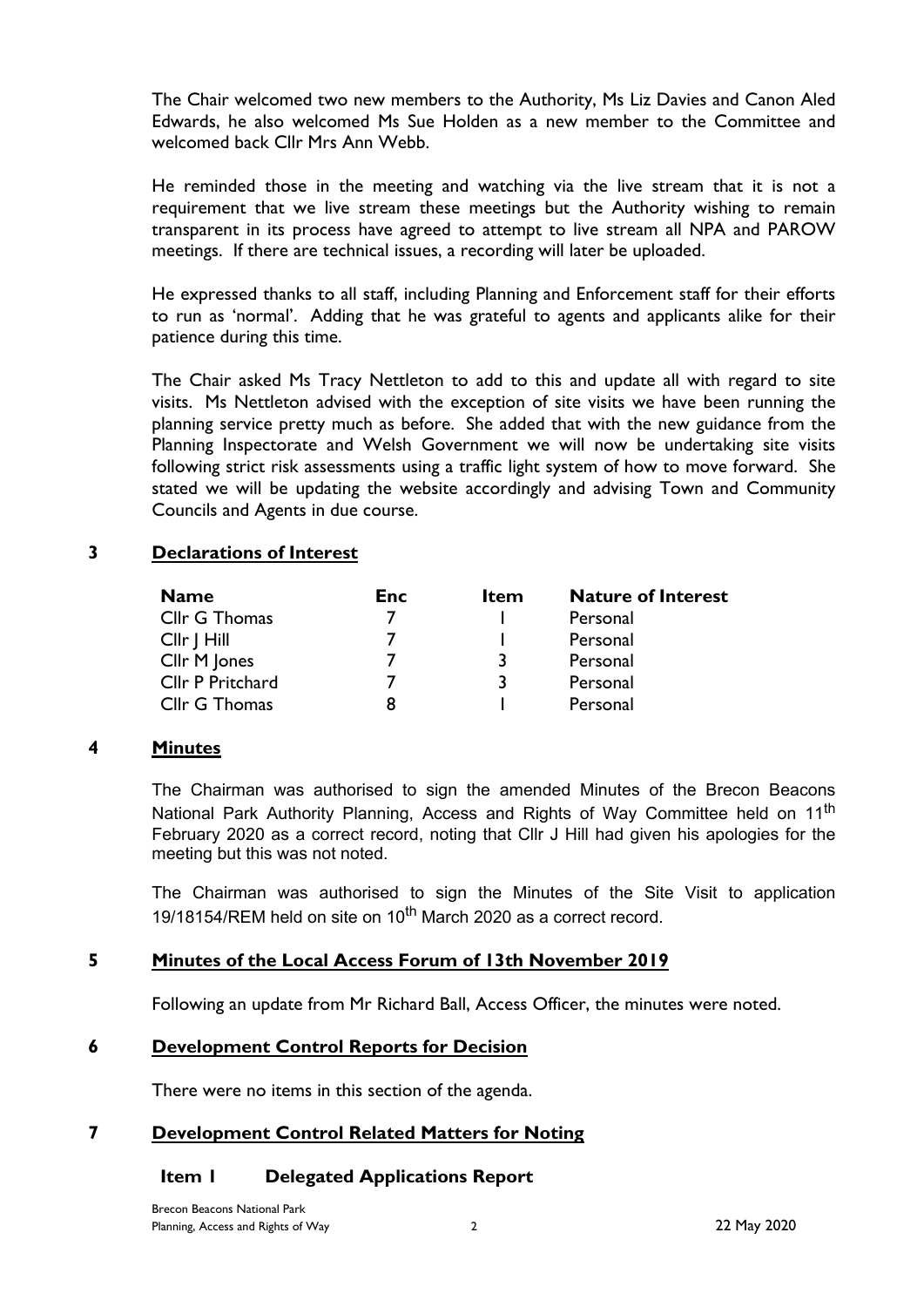*Cllr G Thomas declared a personal interest in an item contained in this report. Cllr J Hill also declared a personal interest in an item contained in this report.*

The report was noted.

#### **Item 2 Agricultural Notifications Report**

The report was noted.

#### **Item 3 Fringe Notifications**

*Cllrs M Jones and P Pritchard declared a personal interest in items contained within the report.*

Ms Tracy Nettleton, Planning and Heritage Manager, gave a brief update to Members.

The report was noted.

#### *At this point a brief break took place.*

#### **Item 4 Planning Obligations Report**

Ms Tracy Nettleton, Planning and Heritage Manager, gave members a brief update to Members.

The report was noted.

#### **Item 5 Appeals Summary Report**

Ms Tracy Nettleton, Planning and Heritage Manager, gave members a brief update.

The report was noted.

#### **Item 6 Commuted Sums Report**

Ms Tracy Nettleton, Planning and Heritage Manager, gave members a brief update.

The report was noted.

#### **Item 7 Enforcement Figures**

Ms Tracy Nettleton, Planning and Heritage Manager, gave members a brief update.

The report was noted.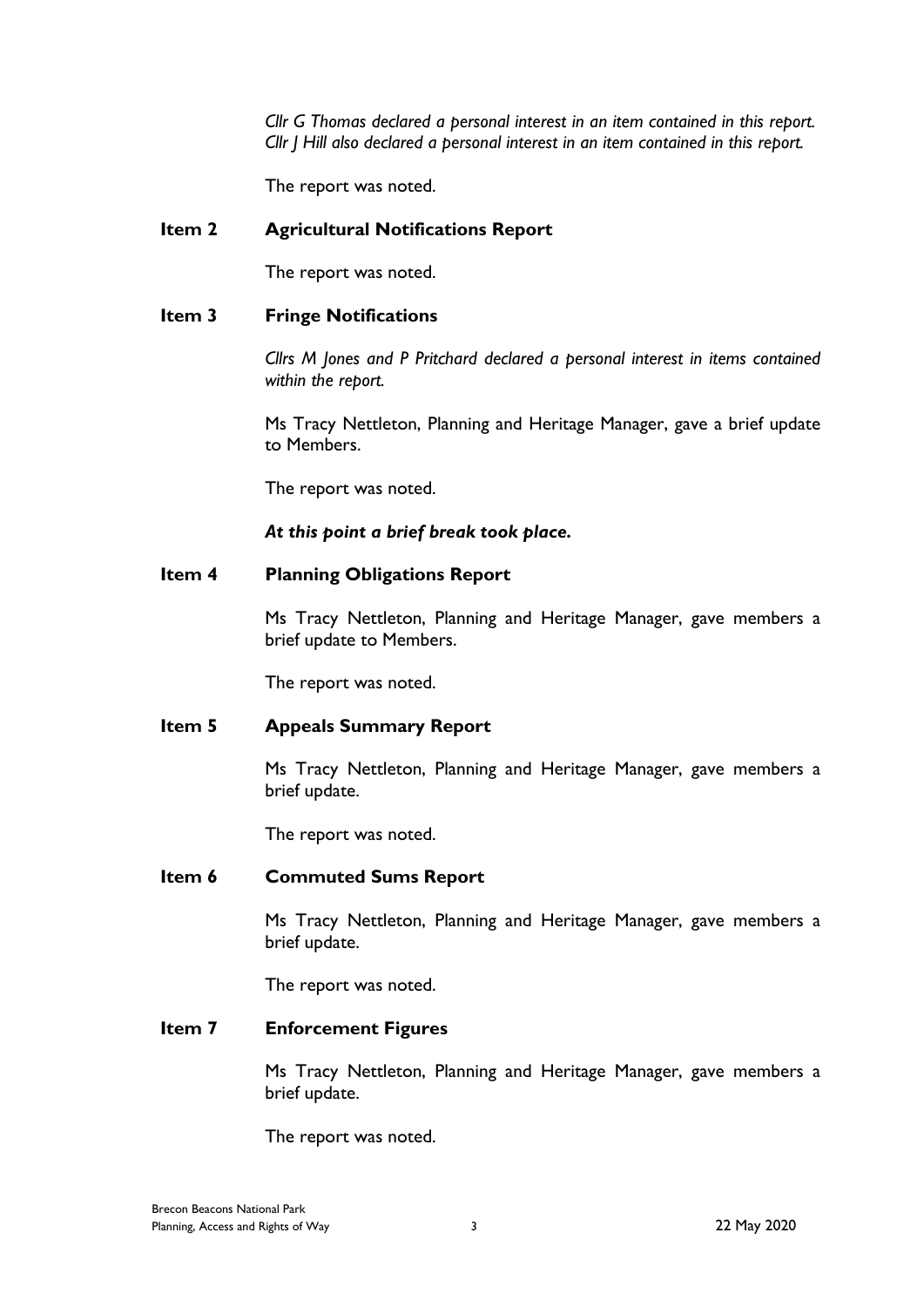### **Item 8 Development Management Statistics Report**

Ms Tracy Nettleton, Planning and Heritage Manager, gave members a brief update.

The report was noted.

### **8 Enforcement Reports**

#### **Access to Information**

**Resolved** that pursuant to the provisions of Section 100A of the Local Government Act 1972, the public be excluded from the Meeting for the following item of business on the grounds that there would be disclosure to them of exempt information as defined in Paragraphs 12, 13, 17 and 18 of Part 4 of Schedule 12A of the above Act and the public interest in maintaining the exemption outweighs the public interest in disclosing the information.

| Item I | <b>Enforcement Delegated Reports</b> |
|--------|--------------------------------------|
|        |                                      |

*Cllr G Thomas declared a personal interest in an item contained in this report.*

The contents of the report were noted.

*Cllr M Colbran left the meeting for a prior engagement.*

**Item 2 Enforcement Report**

The contents of the report were noted.

**Item 3 Enforcement Report**

The contents of the report were noted.

**Item 4 Enforcement Report**

The contents of the report were noted.

**Item 5 Enforcement Report**

The contents of the report were noted.

**Item 6 Enforcement Report**

The contents of the report were noted.

#### **Item 7 Enforcement Report**

The contents of the report were noted.